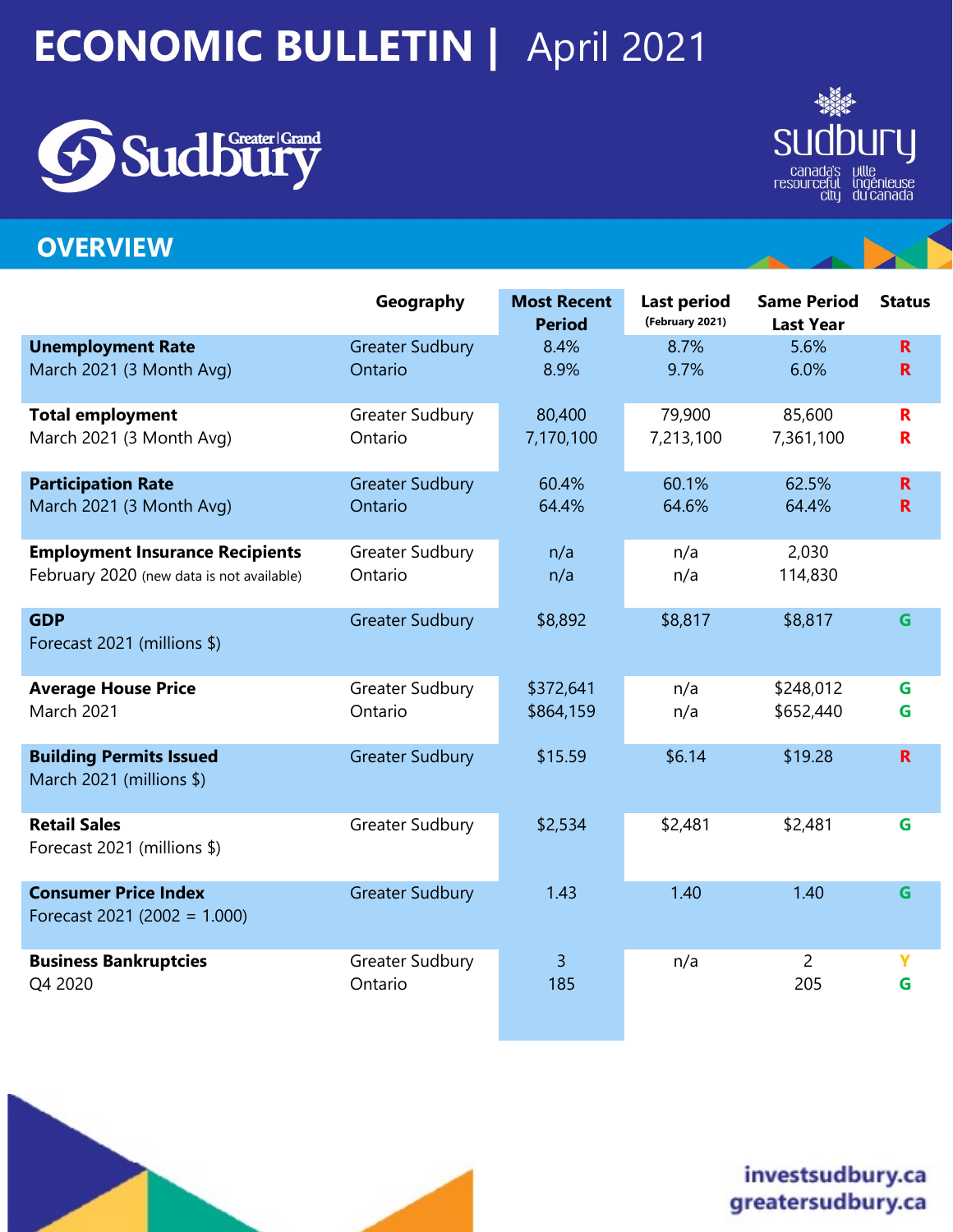#### **UNEMPLOYMENT RATE**



The seasonally adjusted monthly unemployment rate for Greater Sudbury decreased from 8.7% in February 2021 to 8.4 % in March 2021.

|                 | <b>March 2021</b> | February 2021 | <b>March 2020</b> |
|-----------------|-------------------|---------------|-------------------|
| Greater Sudbury | 8.4%              | 8.7%          | 5.6%              |
| Ontario         | 8.9%              | 9.7%          | $6.0\%$           |
| Canada          | 8.4%              | 8.8%          | 6.4%              |

# **EMPLOYMENT**



The total number of people employed in Greater Sudbury is 80,400. The number of people employed increased by 500 compared to February 2021.

**Sudbury has recovered 38% (4,400) jobs since its lowest point during the COVID-19 shutdown in June 2020.** 

Greater Sudbury 80,400 79,900 85,600

**March 2021 February 2021 March 2020**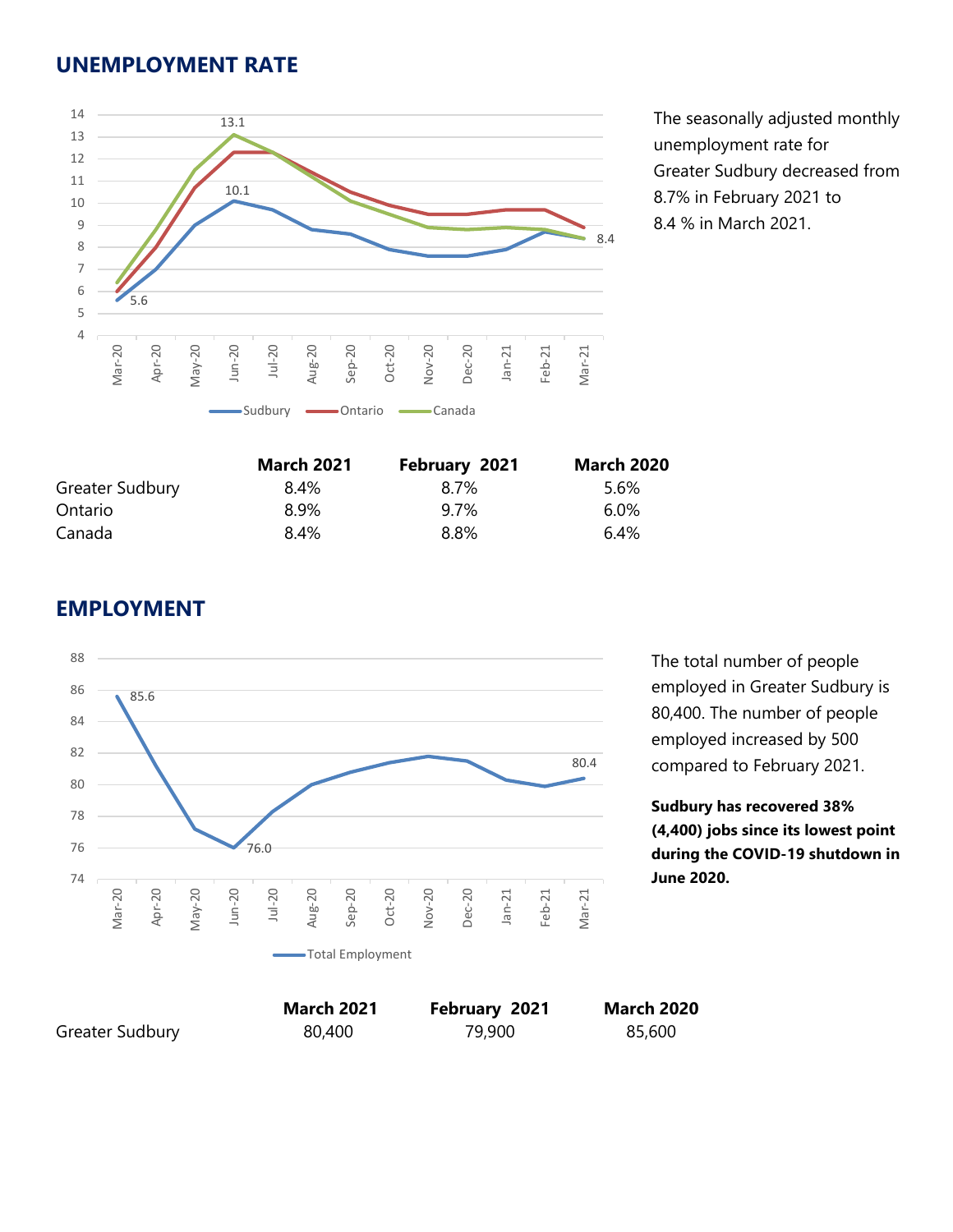# **PARTICIPATION RATE**



The seasonally adjusted monthly participation rate for Greater Sudbury is 60.4% for March 2021 compared to 60.1% in February 2021.

#### *Source: Statistics Canada, Labour Force Survey Table 14-10-0380-01*

*The Labour Force Survey (LFS) by Statistics Canada is seasonally adjusted monthly data. The results are presented as three-month moving averages, because the single month data is considered volatile. As per Statistics Canada recommendations, data should always be compared to the previous year.* 

#### **EMPLOYMENT BY INDUSTRY**

| <b>Year-Over-Year Change (000s)</b><br>(NAICS)      | <b>Mar-20</b> | <b>Mar-21</b> | <b>Variance</b> |
|-----------------------------------------------------|---------------|---------------|-----------------|
| <b>Goods-producing sector</b>                       | 16.7          | 19.1          | 2.4             |
| Forestry, fishing, mining, quarrying, oil and gas   | 7             | 9.1           | 2.1             |
| Construction                                        | 6.2           | 6             | $-0.2$          |
| Manufacturing                                       | 2.4           | 3.2           | 0.8             |
| <b>Services-producing sector</b>                    | 67.6          | 59.9          | $-7.7$          |
| Wholesale and retail trade                          | 12.7          | 9.4           | $-3.3$          |
| Transportation and warehousing                      | 4.5           | 2.4           | $-2.1$          |
| Finance, insurance, real estate, rental and leasing | 3.6           | 3.7           | 0.1             |
| Professional, scientific and technical services     | 4.4           | 6.8           | 2.4             |
| Business, building and other support services       | 3.3           | 2.2           | $-1.1$          |
| <b>Educational services</b>                         | 6.8           | 6.7           | $-0.1$          |
| Health care and social assistance                   | 13.6          | 13.7          | 0.1             |
| Information, culture and recreation                 | 3.1           | 2             | $-1.1$          |
| Accommodation and food services                     | 4.5           | 2.3           | $-2.2$          |
| Other services (except public administration)       | 3.8           | 3.9           | 0.1             |
| Public administration                               | 7.3           | 6.7           | $-0.6$          |
| <b>Total employed, all industries</b>               | 84.3          | 79.0          | $-5.3$          |

*Source: Statistics Canada, Labour Force Survey, Table: 14-10-0379-01. NAICS – North American Industry Classification System*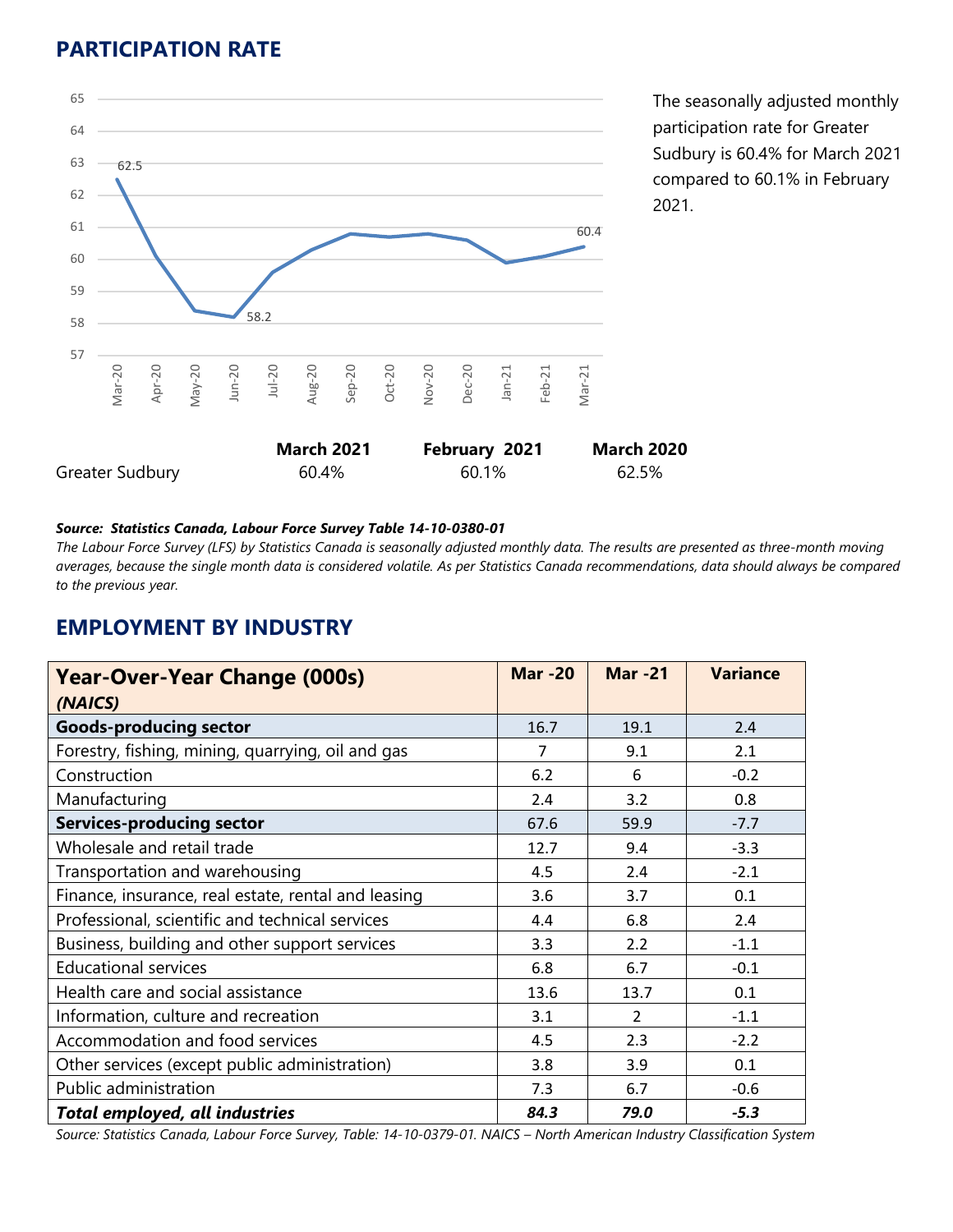# **GROWING LABOUR FORCE**

The March Labour Force Survey issued by Statistics Canada indicates that Sudbury has lost 5,300 jobs compared to March 2020, with growth occurring in the following sectors:

• Forestry, fishing, mining; professional, scientific and technical services

The City of Greater Sudbury unemployment rate is similar to the national one and sits at 8.4%. The unemployment rate in Sudbury has been consistently lower that the provincial level over the course of the pandemic.



#### Comparative Unemployment Rate, Canadian CMAs March 2021

# **HOUSING STARTS**

According to the Canada Mortgage and Housing Corporation statement, housing starts for single homes have increased in February 2021 compared to February 2020.

|               | February 2021 | <b>YTD 2021</b> | <b>Change</b> |
|---------------|---------------|-----------------|---------------|
| Single        |               |                 | n/a           |
| Semi-detached |               |                 | n/a           |
| Row           |               |                 | n/a           |
| Apartment     |               |                 | n/a           |
| <b>Total</b>  | $\mathbf{z}$  | 11              | n/a           |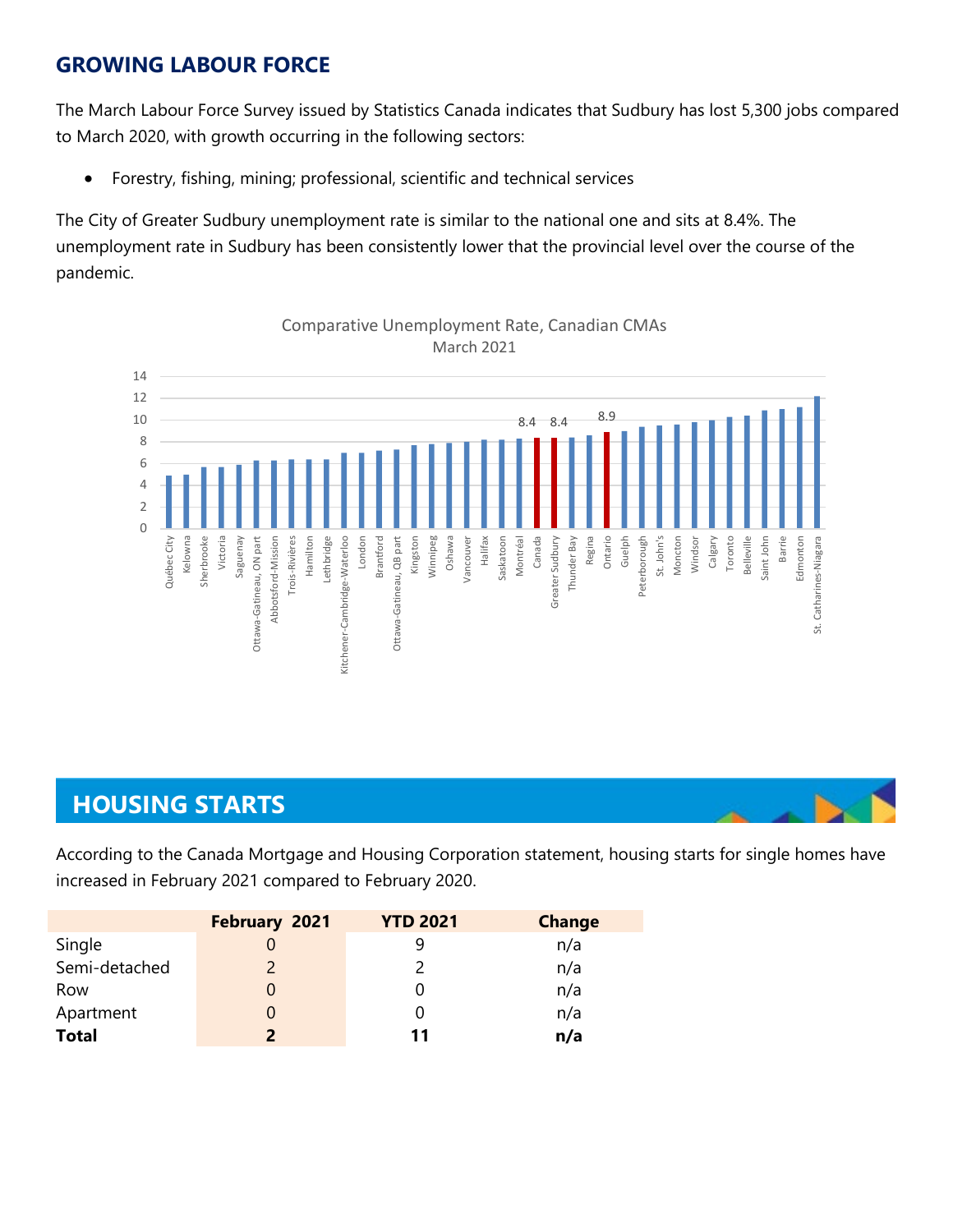## **SUDBURY REAL ESTATE MARKET**

**The number of homes sold** through the MLS® System of the Sudbury Real Estate Board totaled **199 units in February 2021**. This was **an increase of 20.6% from February 2020**. **Residential sales haven't hit this level in the month of February in more than three decades.**

On a year-to-date basis, **home sales totaled 348 units over the first two months of the year**. This was **a jump of 32.8%** from the same period in 2020.

The **average price of homes sold** in February 2021 **rose by 33.8% year-over-year to a record \$372,641**. The more comprehensive year-to-date average price was \$365,787, an advance of 34.9% from the first two months of 2020.

**The dollar value of all home sales** in February 2021 was **\$74.2 million**, **up sharply by 61.4%** from the same month in 2020. This was also a new record for the month of February.

**The number of new listings saw a decrease of 7.3%** from February 2020. There were 204 new residential listings in February 2021. **Active residential listings numbered 167** on the market at the end of February, a big **decline of 67.1%** from the end of February 2020. Active listings haven't been this low in the month of February in more than three decades.

Months of inventory numbered 0.8 at the end of February 2021, down from the 3.1 months recorded at the end of February 2020 and below the long-run average of 6.2 months for this time of year. The number of months of inventory is the number of months it would take to sell current inventories at the current rate of sales activity.

*Source: The Canadian Real Estate Association [http://creastats.crea.ca](http://creastats.crea.ca/sudb/)*

# **RENTAL MARKET**

# **VACANCY RATES (APARTMENT)**

| <b>Primary Rental Market</b> | October 2018 | October 2019 | October 2020 |
|------------------------------|--------------|--------------|--------------|
| Bachelor                     | N/A          | 3.1%         | N/A          |
| 1 Bedroom                    | 2.4%         | 2.5%         | 3.3%         |
| 2 Bedroom                    | 2.8%         | 1.9%         | 1.6%         |
| 3 Bedroom +                  | N/A          | 0.6%         | 5.8%         |
| <b>Total</b>                 | 2.6%         | 2.1%         | 2.5%         |

*Source: Canada Mortgage and Housing Corporation (Rental Market Survey)*

# **AVERAGE RENT (APARTMENT)**

| <b>Apartment Type</b> | October 2018 | October 2019 | October 2020 |
|-----------------------|--------------|--------------|--------------|
| Bachelor              | \$641        | \$676        | N/A          |
| 1 Bedroom             | \$855        | \$904        | \$921        |
| 2 Bedroom             | \$1,052      | \$1,114      | \$1,133      |
| 3 Bedroom +           | \$1,204      | \$1,183      | N/A          |

*Source: Canada Mortgage and Housing Corporation (Rental Market Survey).*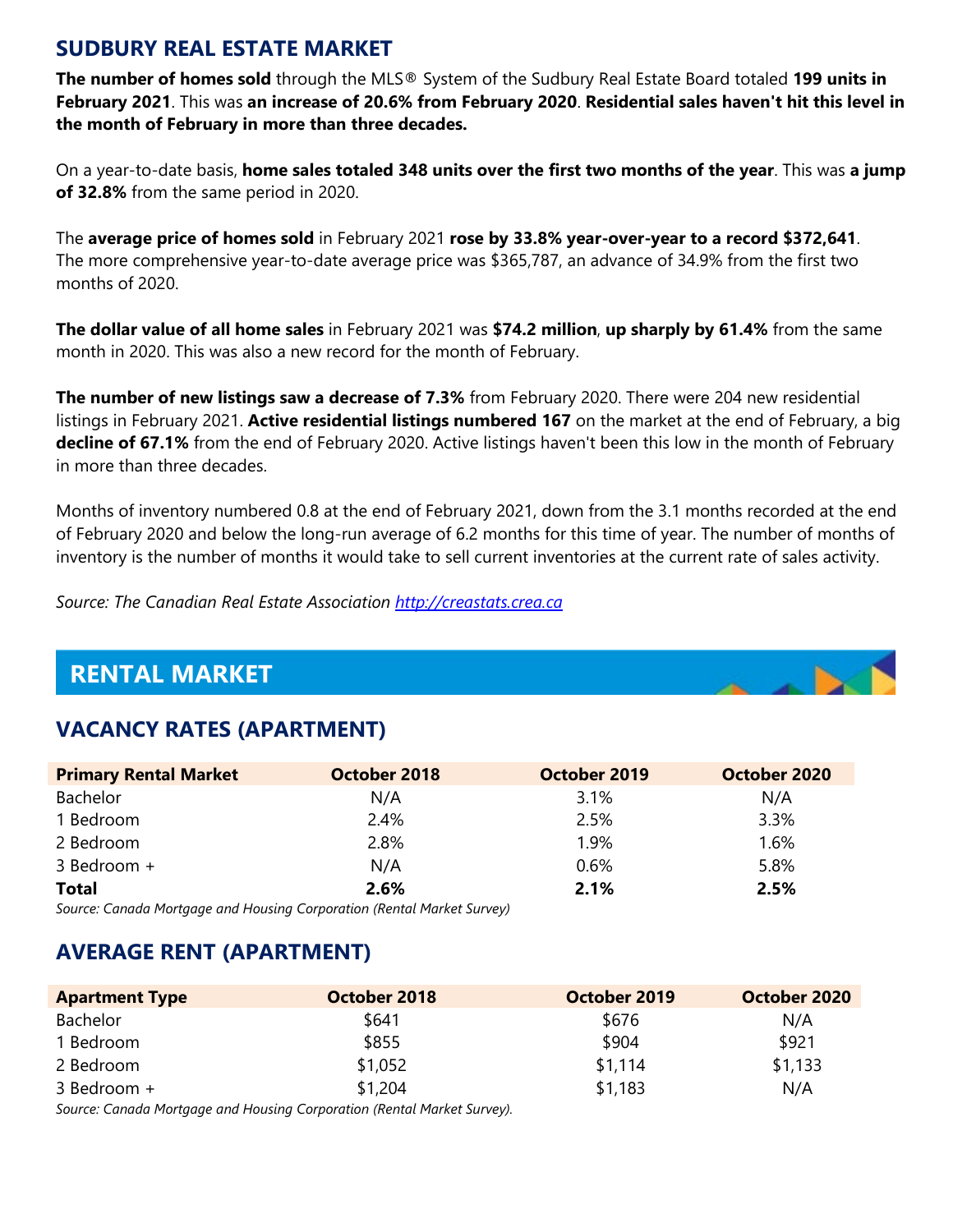# **BUILDING PERMITS**

The City of Greater Sudbury issued 149 building permits with a combined value of \$15.59 million in March 2021, compared to 70 permits issued with a combined value of \$19.28 million in March 2020. *Source: Building Services, City of Greater Sudbury*

#### **TOTAL VALUE OF BUILDING PERMITS (millions \$)**

|                   | <b>March 2021</b><br><b>YTD</b> | <b>March 2020</b><br>YTD | YoY |
|-------------------|---------------------------------|--------------------------|-----|
| Value             | \$51.91                         | \$49.93                  | G   |
| Number of Permits | 294                             | 205                      | G   |

# **TOTAL VALUE ICI BUILDING PERMITS (millions \$)**

| Industrial, Commercial and Institutional Building |                   |                   |     |  |  |
|---------------------------------------------------|-------------------|-------------------|-----|--|--|
|                                                   | <b>March 2021</b> | <b>March 2020</b> | YoY |  |  |
|                                                   | <b>YTD</b>        | YTD               |     |  |  |
| Value                                             | \$36.12           | \$41.84           | R.  |  |  |
| Number of Permits                                 | 76                | 58                | G   |  |  |

#### **VALUE OF BUILDING PERMITS – Greater Sudbury (millions \$)**

|               | <b>March 2021</b> | <b>March 2020</b> | YoY |
|---------------|-------------------|-------------------|-----|
|               | <b>YTD</b>        | <b>YTD</b>        |     |
| Residential   | \$15.55           | \$8.01            | G   |
| Commercial    | \$5.23            | \$15.13           | R   |
| Industrial    | \$24.46           | \$13.46           | G   |
| Institutional | \$6.43            | \$13.25           | R   |

# **FINANCIAL ACTIVITY**

## **INSOLVENCIES**

| <b>Greater Sudbury</b>       | Q4 2020          | Q4 2019 | %-change | YoY |
|------------------------------|------------------|---------|----------|-----|
| <b>Business Bankruptcies</b> |                  |         | 50.0%    |     |
| Consumer Bankruptcies        | 152 <sub>1</sub> | 259     | -41.3%   | G   |

| <b>Ontario</b>               | Q4 2020 | Q4 2019 | %-change | YoY |
|------------------------------|---------|---------|----------|-----|
| <b>Business Bankruptcies</b> | 185     | 205     | -9.8%    |     |
| <b>Consumer Bankruptcies</b> | 8,244   | 11,588  | -29.0%   |     |

Consumer bankruptcies decreased in Greater Sudbury by 41.3% in Q4 2020 comparing to Q4 2019.

*Source: Office of the Superintendent of Bankruptcy Canada.*